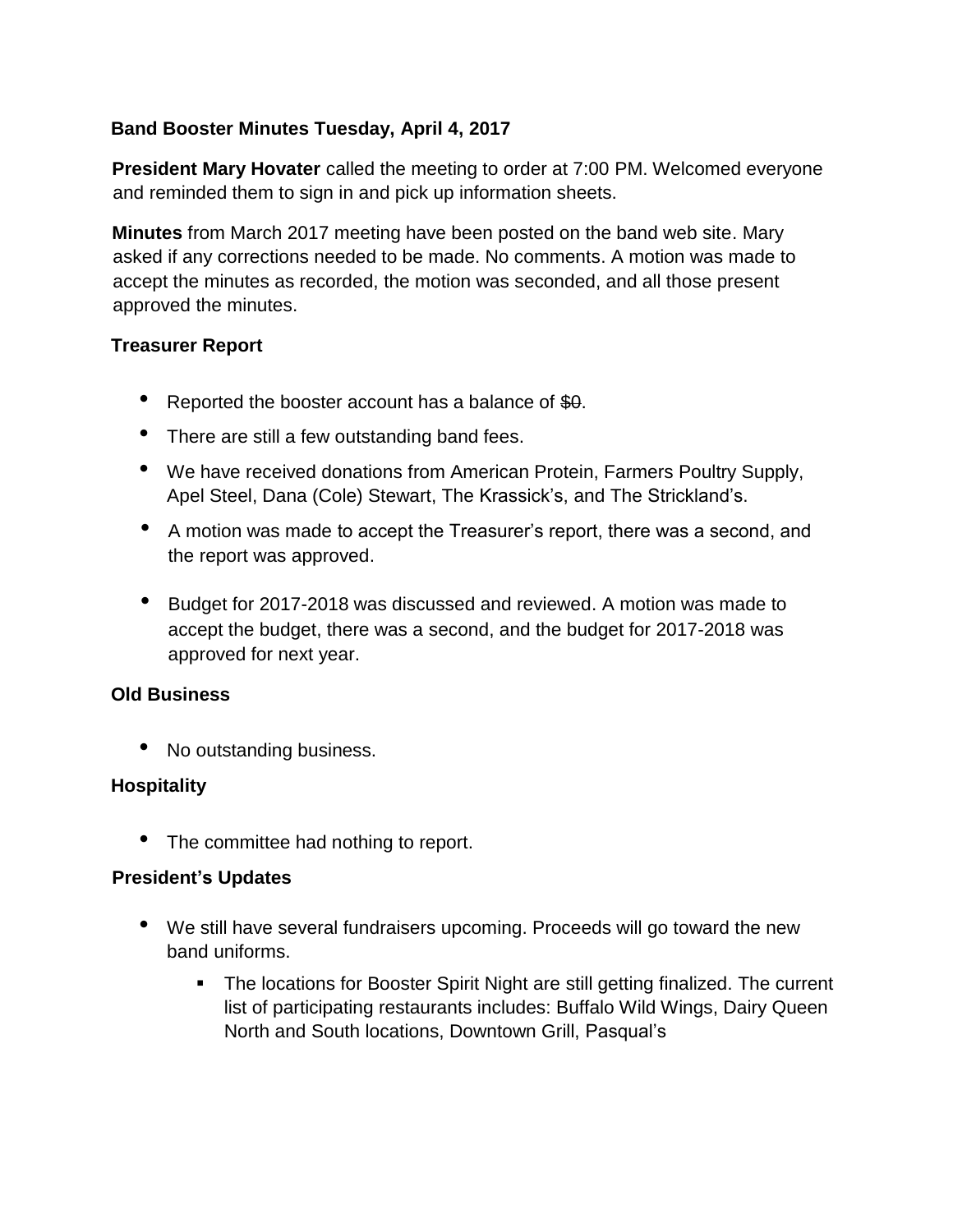- The following restaurants have already hosted Booster Spirit Night: AJ's Steakhouse, Maddog Mike's BBQ, Chick-fil-a, Jim-N-Nicks, Zaxby's and Moe's Southern Grill.
- We will be selling tickets for Swamp John's plates to be picked up on July 27th .
- We'll be selling coupons for Belk's Charity Event, which will be April 29<sup>th</sup>.
- During the month of May, around Mother's Day weekend, we are planning to have a Boston Butts Sale. The cost will be \$35.00 due to price of the meats at the time. We will be selling tickets in advance to let you know when to pick up your Butt.
- Mary has applied for grants at the Wal-Mart locations on the North and South of Cullman. She has also applied at the Wal-Mart Distribution Center for a grant.
- Mrs. Bean suggested that we check with other businesses for donations.
- Mary announced that the annual officer elections would be held tonight. There were two members interested in the treasurer position. All other officer positions only had one person nominated.
- Following the vote, the officers for 2017-2018 year will be: President – Mary Hovater 1st Vice President - Leeanna Smith 2<sup>nd</sup> Vice President – Jackie Burnham Secretary (& band points) – Shawn Phillips Treasurer – Libby Youmans Hospitality – Jessica Henderson (Chair) & Felica Carden (to assist) Concessions & Concession Scheduling – Tommy & Angie Schultz Pride Store – Mary Hovator Public Relations – Wendy Sack (Tribune) Tiffany Oldcare (Times) Band Exhibition Coordinator – John Sisk Big Band Dance – Leeanna Smith & Karen Lee (to assist) Band Cards/Fund Raising – Mary Hovater (Chair) & Judy Hayden Transportation/Buses – Carol Harbison Chaperones – Jackie Burnham (Chair) & Iris Slayton (assistant to chair next year)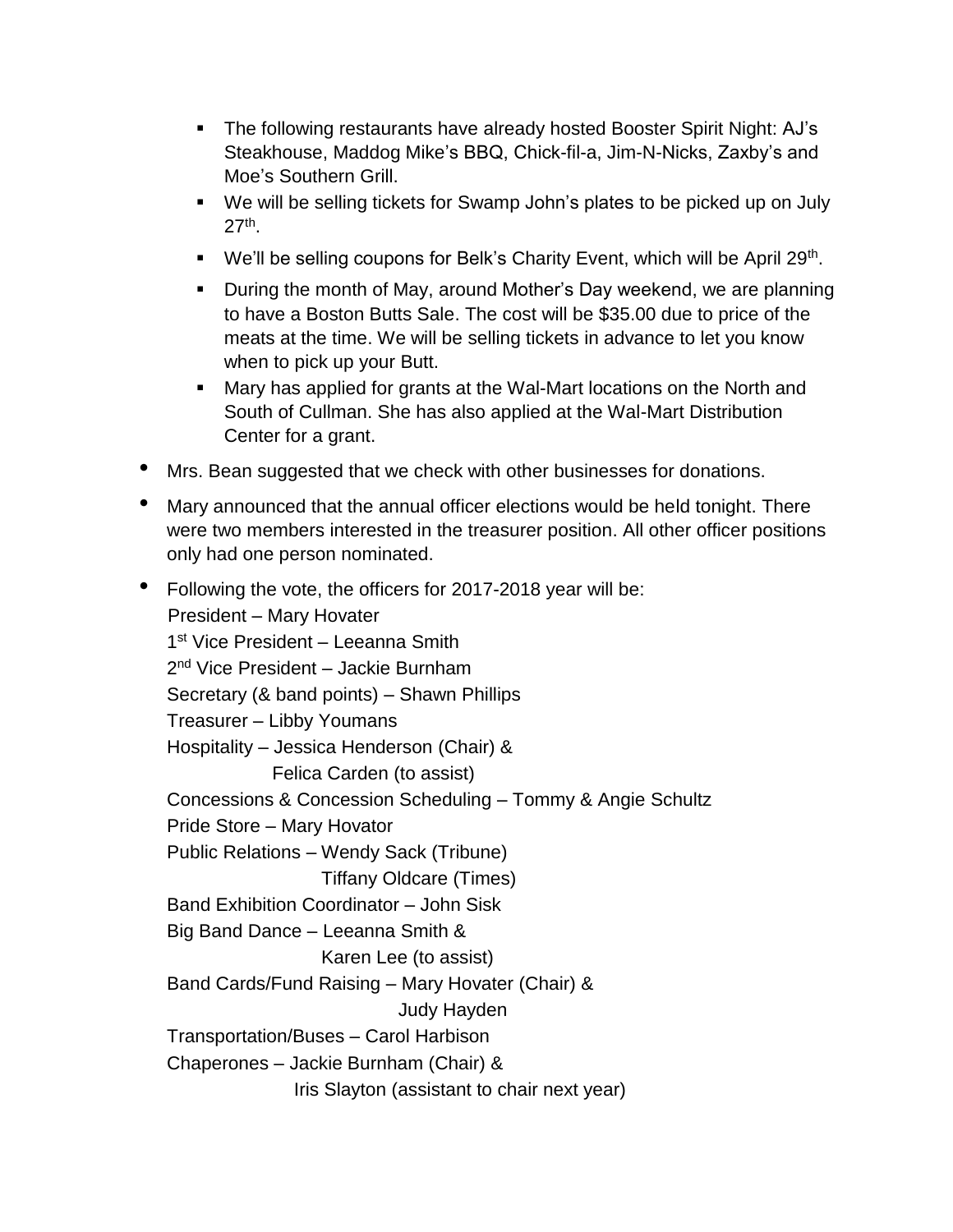Equipment – John Sisk Stage Decoration – Leeanna Smith CHS Band Camp/Marching Practice Water – Mary Hovater (Chair) & Judy Hayden CHS Uniforms – Leslie Pruitt (Chair) & Shawn Phillips CMS Uniforms – Julie Smith & Tiffany Johnson & Tracy Christensen (wants to help) CMS Liaison – Susie Sisk

# **Uniforms**

- Leslie stated that we still have 6 uniforms that have not been turned in. We also have parts of other uniforms that have not been turned in.
- In May if all uniforms are not turned in Mr. Smith will be sending home an invoice of what is missing and how must the band student owes.
- All seniors that have uniforms out will not get to graduate, if money or the uniform has been returned. All others students that has uniforms out will not be given a schedule if theirs is not returned or paid for 2017-18

## **Public Relations**

• The committee had nothing to report.

## **Chaperones**

• The committee had nothing to report.

## **Pit Crew**

• The committee had nothing to report.

## **Mrs. Bean Updates**

• Beginner Band lost a bus driver he took another job. The middle school is in need a bus driver for next year, if anyone knows of someone qualified that could drive the elementary students back to East and West after their beginner band class, please let her know.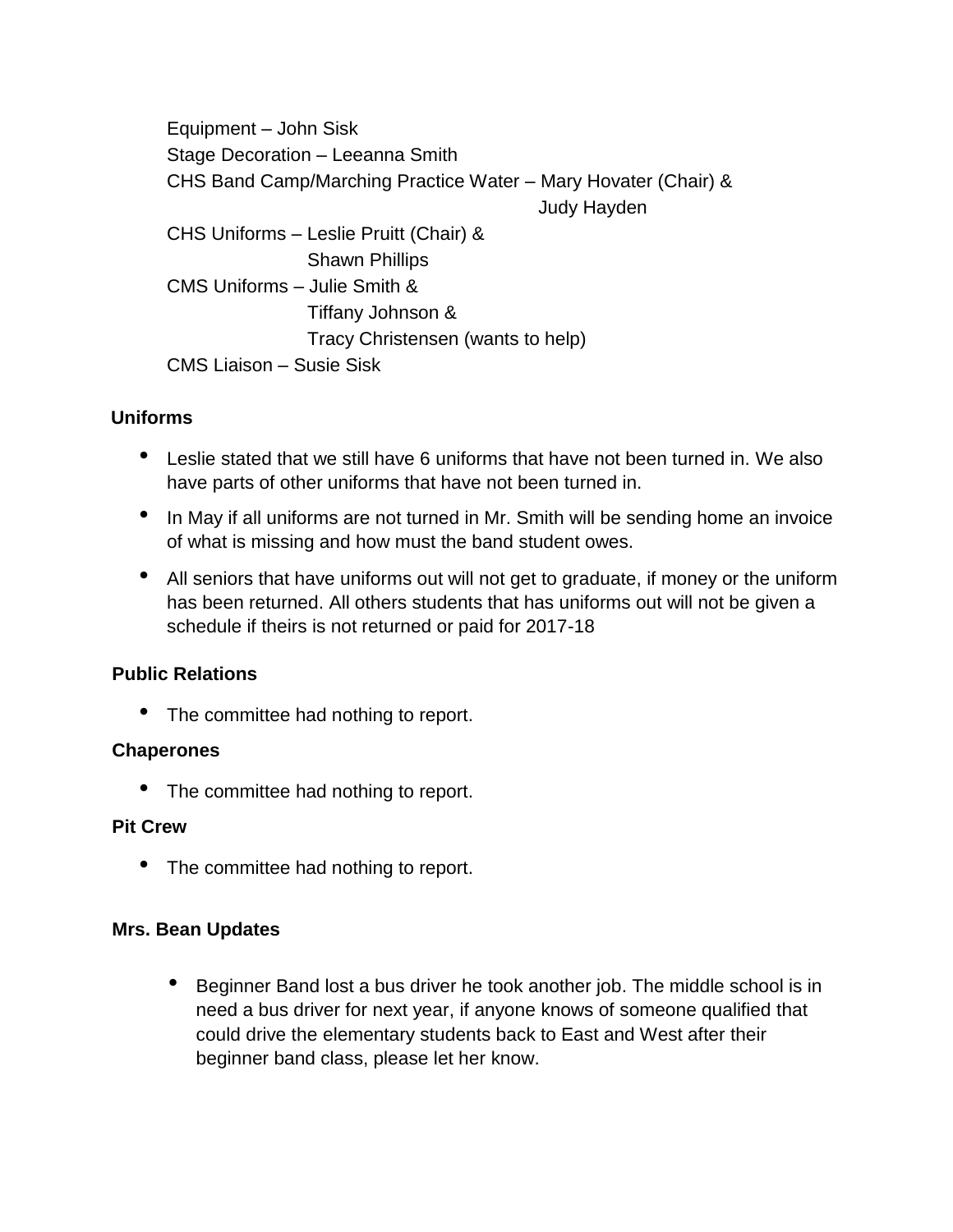- April calendar The CMS Spring Concert will on April 11<sup>th</sup>. The concert will be at the CHS Auditorium. The CMS students will be wearing dress clothes for the concert.
- CMS Band Banquet money will be due on April 26<sup>th</sup>. The cost for attending the banquet will be \$13.00 per person. The Banquet will be at Stonebridge.
- If anyone has taken any pictures of the CMS band during the year, please send them to Mrs. Bean, ASAP. They will be used in the video that will be presented during the banquet.
- The CMS Band Card party will be in May for any students that sold all of their band cards.
- The CMS Band Camp will be the week of July 24th-28<sup>th</sup>.
- Thanks for all the support from all the parents for being at the band booster meetings.

## **Mr. Smith's Updates**

- April and May calendar: The Jazz band will be preforming at East Elementary on April 20th. They will be preforming at Cullman Primary School on May the 19<sup>th</sup>. West Elementary will be getting back to us on coming in the morning and afternoon on two different dates to have half of the kids in the morning and the other half in the afternoon.
- The Jazz Band has been invited to play at the Strawberry Festival. We asked them to consider discounting the rental fee of the Civic Center for the annual CHS "Big Band Dance", since the Jazz Band would be playing at the Strawberry Festival for free. We have not heard back on this request, yet.
- The CHS Band Banquet will be May 11<sup>th</sup> at Stonebridge. The cost is \$13.00 per person. Please turn the money must be turned in by April 26<sup>th</sup>.
- Please send in any pictures taken of the band or band members during the current year to Mr. Smith, if you wish to have them included in the video that will be presented during the banquet.
- Seniors need to have two pictures a baby picture, and <sup>a</sup> recent picture or their senior picture and include information about their plan after graduation. This information will be used during the banquet.
- All-State tryouts will be April  $6<sup>th</sup>$ ,  $7<sup>th</sup>$ , &  $8<sup>th</sup>$ . Three CHS band students (Shaddix, Tesse Adkison and Branson Danecker) will be participating this year.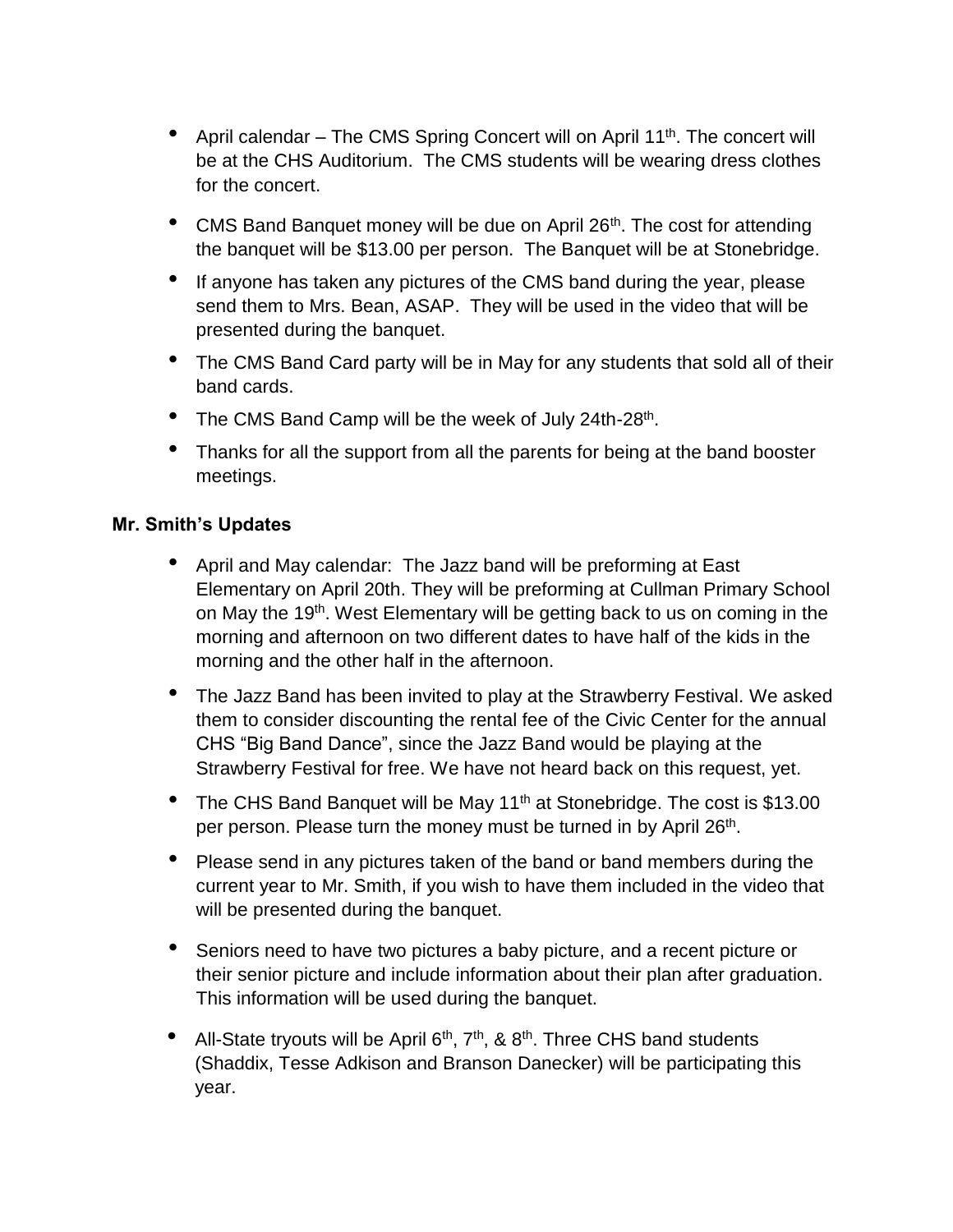- Mr. Smith announced that the 2017-2018 CHS Band will be traveling to the Magic Kingdom in November. A trip summary will be sent home and sign up for this trip will be at the July 2017 Band Booster's meeting.
- We need to have a Garry Taylor Scholarship meeting following tonight's meeting.
- Mr. Smith stated that we have the best group of band directors to work with this year. We have had a great team of Band Booster's Officers this year and that he appreciates how everyone has been so supportive.
- Certificates were presented to the officers who are the parents of seniors, he thanked them for all their hard work and that they would be missed. These parents included: Regina Baker, Helen Crider, Kathryn McElroy, LaTonya Boike, and Kathryn Andrews.

#### **Mr. Teuscher Updates**

- We will have 20 percussion members in the CHS Band next year.
- Next week we will be going to the Alabama Day of Percussion at Austin High School, which is on April 13<sup>th</sup>. We need permission forms signed and money for the field trip turned in ASAP.
- Dinner with the Drumline will be held April 21<sup>st</sup> at 6:30 pm. If anyone still needs tickets, please see one of the members of the drumline. The Middle School Drumline will also be playing at the dinner. A dress rehearsal will be Wednesday after school and Friday before the dinner.
- The last week in April we will be taking a Percussion trip to UNA for a Percussion Symposium at UNA.
- We have some instruments that the percussionists need to have repaired before summer band camp.